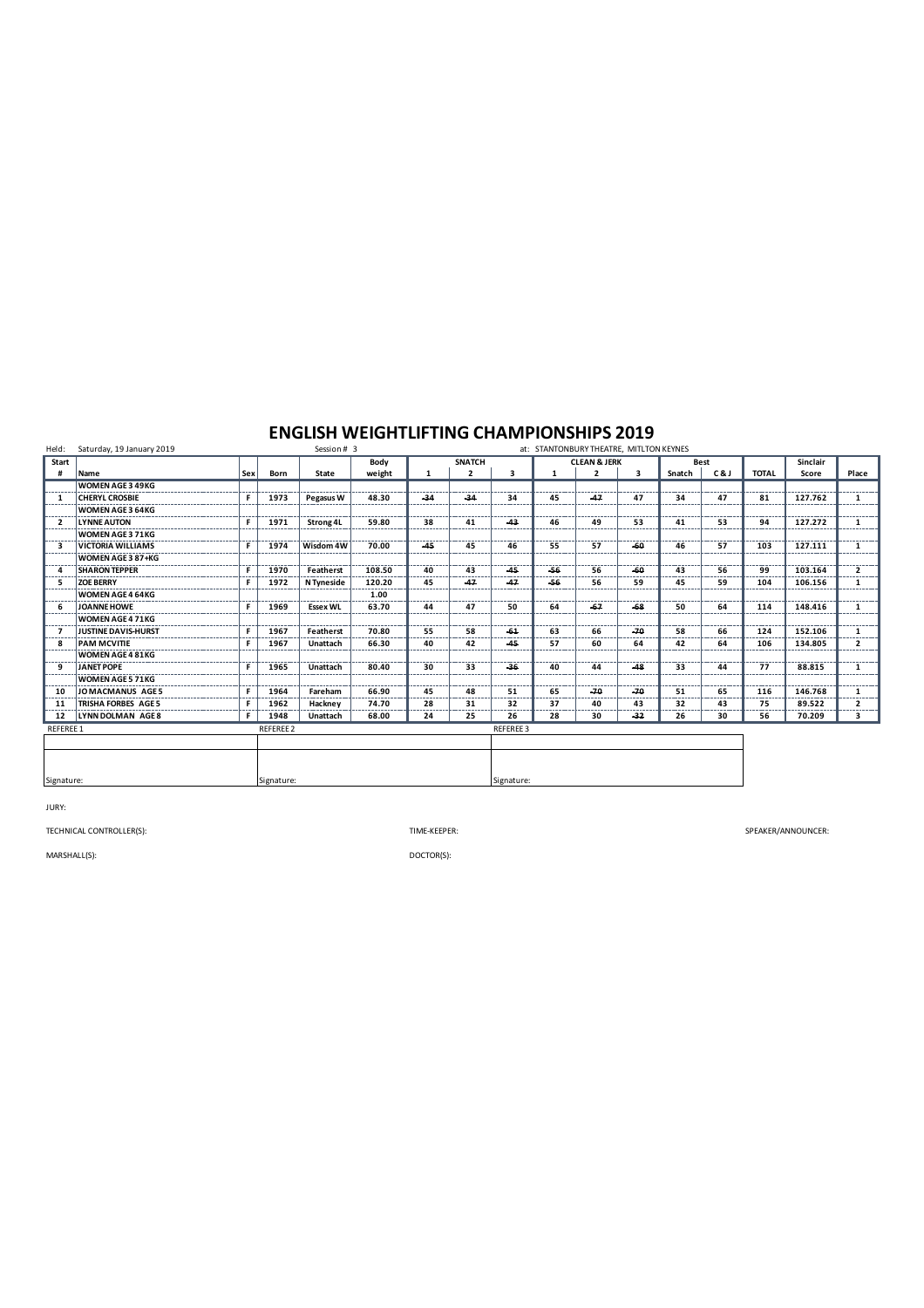| Held:            | Saturday, 19 January 2019    |            |                  | Session # 4       |        |              |                | at: STANTONBURY THEATRE, MITLTON KEYNES |            |                         |        |        |                          |              |          |                |  |
|------------------|------------------------------|------------|------------------|-------------------|--------|--------------|----------------|-----------------------------------------|------------|-------------------------|--------|--------|--------------------------|--------------|----------|----------------|--|
| Start            |                              |            |                  |                   | Body   |              | <b>SNATCH</b>  |                                         |            | <b>CLEAN &amp; JERK</b> |        | Best   |                          |              | Sinclair |                |  |
|                  | Name                         | <b>Sex</b> | Born             | State             | weight | $\mathbf{1}$ | $\overline{2}$ | 3                                       |            | $\overline{2}$          | 3      | Snatch | C&J                      | <b>TOTAL</b> | Score    | Place          |  |
|                  | MEN AGE 3 81KG               |            |                  |                   |        |              |                |                                         |            |                         |        |        |                          |              |          |                |  |
| $\mathbf{1}$     | <b>CRAIG WRIGHT 81KG</b>     | м          | 1971             | <b>Triple X</b>   | 80.70  | 70           | 75             | $-77$                                   | 90         | 95                      | $-100$ | 75     | 95                       | 170          | 207.043  | 3              |  |
|                  | <b>SUK GHATTAURA 89KG</b>    | М          | 1970             | Unattach          | 85.60  | 68           | 73             | $-78$                                   | 90         | 97                      | $-102$ | 73     | 97                       | 170          | 201.170  | 4              |  |
| з                | <b>PHIL SPENCER</b><br>89KG  | М          | 1970             | LOWA              | 88.10  | 70           | $-75$          | $-77$                                   | -90        | 90                      | $-97$  | 70     | 90                       | 160          | 186.848  | 5.             |  |
| $\Delta$         | <b>SUNNY EE</b><br>96KG      | м          | 1974             | Pegasus W         | 91.90  | 87           | 92             | $-96$                                   | 111        | 113                     | 115    | 92     | 115                      | 207          | 237.321  | 1              |  |
| 5                | Phillip Oxford 95.2KG        | М          | 1984             | <b>Essex WL</b>   | 95.20  | $-86$        | 86             | 90                                      | 105        | $-108$                  | 108    | 90     | 108                      | 198          | 223.735  | $\overline{2}$ |  |
|                  | <b>MEN AGE 4</b>             |            |                  |                   |        |              |                |                                         |            |                         |        |        |                          |              |          |                |  |
| -6               | OWEN DAVIES 71KG             | м          | 1968             | <b>Reada WL</b>   | 72.40  | 53           | $-55$          | $-56$                                   | 78         | 82                      | $-85$  | 53     | 82                       | 135          | 174.395  | 4              |  |
|                  | <b>JAMES STURTRIDGE 81KG</b> | М          | 1969             | <b>Elite Body</b> | 80.20  | 60           | -64            | 65                                      | 85         | 90                      | -95    | 65     | 90                       | 155          | 189.374  | $\overline{2}$ |  |
| -8               | JESSE HARMON 89KG            | M          | 1968             | Unattach          | 88.40  | 57           | 61             | 65                                      | 75         | -80                     | $-82$  | 65     | 75                       | 140          | 163.243  | 3              |  |
| 9                | <b>ADAM DAVISON 89KG</b>     | м          | 1966             | <b>Triple X</b>   | 88.00  | 70           | $-74$          | 75                                      | 85         | 90                      | $-95$  | 75     | 90                       | 165          | 192.786  | 1              |  |
|                  | <b>MEN AGE 5</b>             |            |                  |                   |        |              |                |                                         |            |                         |        |        |                          |              |          |                |  |
| 10               | COLM MCCOY 73KG              | м          | 1961             | Lincoln W         | 71.90  | 52           | -56            | $-58$                                   | $-73$      | 78                      | $-81$  | 52     | 78                       | 130          | 168.613  | $\overline{2}$ |  |
| 11               | MALCOLM NUTTALL 89KG         | м          | 1960             | N Tyneside        | 86.10  | 56           | 61             | 63                                      | 76         | $-84$                   | 82     | 63     | 82                       | 145          | 171.120  | 1              |  |
|                  | <b>MEN AGE 6</b>             |            |                  |                   |        |              |                |                                         |            |                         |        |        |                          |              |          |                |  |
| 12               | <b>MARK WELCH</b>            | М          | 1957             | Hackney           | 80.20  | 65           | $-70$          | ---                                     | -90        | -90                     | -90    | 65     | $\hspace{0.05cm} \cdots$ |              |          |                |  |
|                  | MEN AGE 7                    |            |                  |                   |        |              |                |                                         |            |                         |        |        |                          |              |          |                |  |
| 13               | <b>THOMAS MEAKIN</b>         | м          | 1951             | Unattach          | 82.80  | 37           | 41             | 42                                      | $-54$      | 54                      | 59     | 42     | 59                       | 101          | 121.441  | 1              |  |
|                  | MEN AGE 8                    |            |                  |                   |        |              |                |                                         |            |                         |        |        |                          |              |          |                |  |
|                  | 14 ANDRZEJ SKRYPIJ           | м          | 1949             | Crystal P         | 76.20  | 38           | $-40$          | 40                                      | 50         | 55                      | 57     | 40     | 57                       | 97           | 121.758  | 1              |  |
| <b>REFEREE 1</b> |                              |            | <b>REFEREE 2</b> |                   |        |              |                | REFEREE 3                               |            |                         |        |        |                          |              |          |                |  |
|                  |                              |            |                  |                   |        |              |                |                                         |            |                         |        |        |                          |              |          |                |  |
|                  |                              |            |                  |                   |        |              |                |                                         |            |                         |        |        |                          |              |          |                |  |
|                  |                              |            |                  |                   |        |              |                |                                         |            |                         |        |        |                          |              |          |                |  |
| Signature:       |                              | Signature: |                  |                   |        |              |                |                                         | Signature: |                         |        |        |                          |              |          |                |  |

JURY:

TECHNICAL CONTROLLER(S): TIME-KEEPER:

SPEAKER/ANNOUNCER:

MARSHALL(S):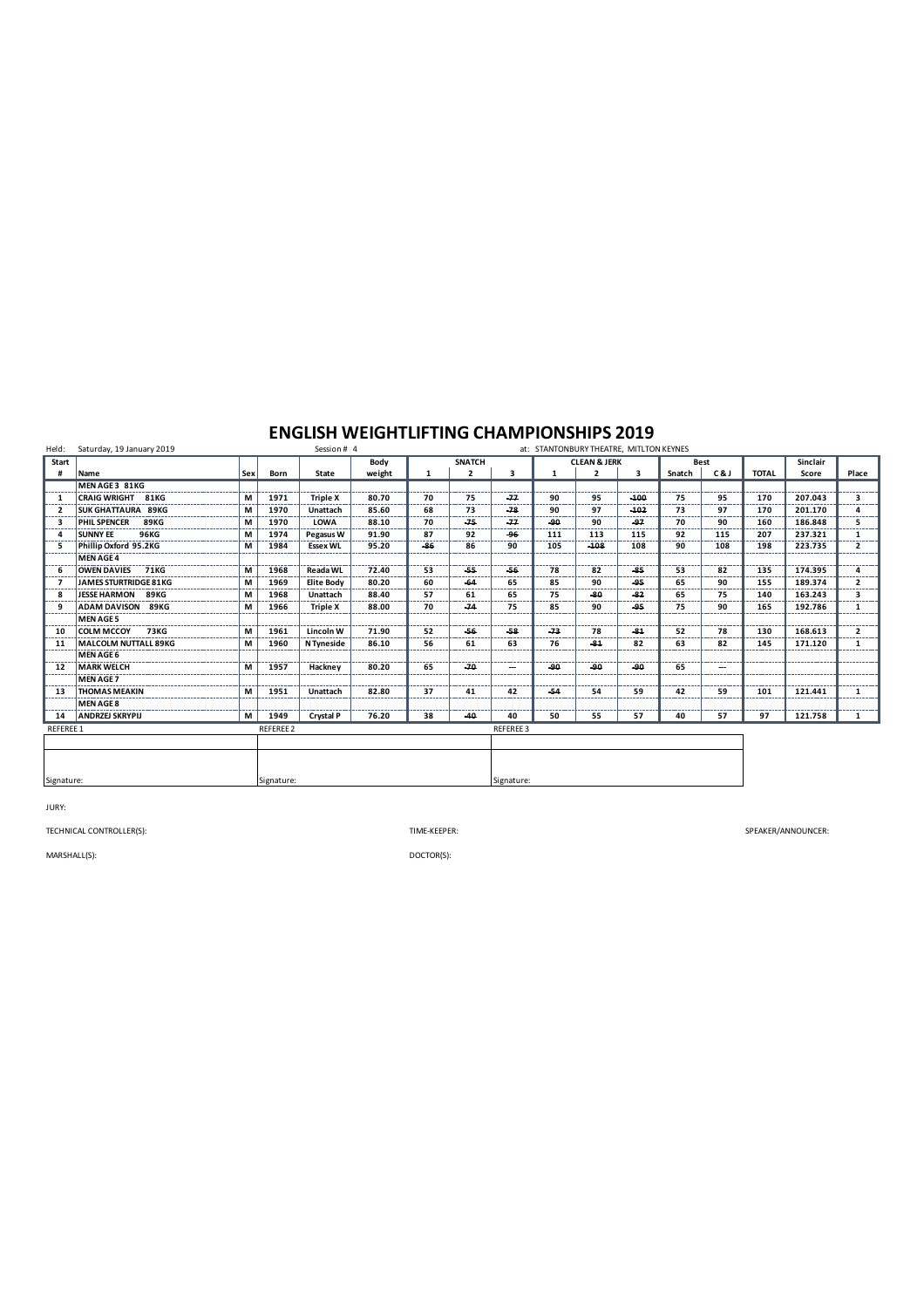| Held:            | Saturday, 19 January 2019 | Session # 5<br>at: STANTONBURY THEATRE, MITLTON KEYNES |           |                   |        |       |                |           |       |                         |       |        |             |              |          |                |
|------------------|---------------------------|--------------------------------------------------------|-----------|-------------------|--------|-------|----------------|-----------|-------|-------------------------|-------|--------|-------------|--------------|----------|----------------|
| Start            |                           |                                                        |           |                   | Body   |       | <b>SNATCH</b>  |           |       | <b>CLEAN &amp; JERK</b> |       |        | <b>Best</b> |              | Sinclair |                |
| #                | Name                      | Sex                                                    | Born      | State             | weight | 1     | $\overline{2}$ | 3         | 1     | $\overline{2}$          | 3     | Snatch | C&J         | <b>TOTAL</b> | Score    | Place          |
|                  | <b>WOMEN AGE 2 55KG</b>   |                                                        |           |                   |        |       |                |           |       |                         |       |        |             |              |          |                |
| -1               | <b>SEEMA ROBINS</b>       | F                                                      | 1979      | <b>Elite Body</b> |        |       |                |           |       |                         |       |        |             |              |          |                |
|                  | <b>WOMEN AGE 2 59KG</b>   |                                                        |           |                   |        |       |                |           |       |                         |       |        |             |              |          |                |
| ,                | <b>LINN MAYHEW</b>        | F                                                      | 1979      | Unattach          | 58.60  | 50    | 53             | -55       | 63    | -67                     | -67   | 53     | 63          | 116          | 159.140  | $\overline{2}$ |
| 3                | <b>VICKI KERR</b>         | F                                                      | 1979      | Unattach          | 59.60  | 45    | 48             | 50        | 64    | 67                      | $-70$ | 50     | 67          | 117          | 158.755  | $\mathbf{1}$   |
|                  | <b>WOMEN AGE 2 64KG</b>   |                                                        |           |                   |        |       |                |           |       |                         |       |        |             |              |          |                |
| Δ                | <b>KELLY LEES</b>         | F                                                      | 1976      | Solent BB         | 63.10  | 55    | $-57$          | 57        | 70    | 73                      | 76    | 57     | 76          | 133          | 174.142  | 1              |
| 5                | <b>BEV ROTHWELL</b>       | F                                                      | 1979      | <b>Triple X</b>   | 63.00  | 50    | $-53$          | $-53$     | 65    | $-68$                   | 68    | 50     | 68          | 118          | 154.650  | $\overline{2}$ |
| 6                | <b>KATIE CHIDSEY</b>      | F                                                      | 1979      | Wisdom 4          | 63.00  | 45    | 48             | $-50$     | 55    | 58                      | 62    | 48     | 62          | 110          | 144.166  | 3              |
| $\mathbf{z}$     | <b>LILLY PICTS</b>        | F                                                      | 1976      | Unattach          | 62.40  | 38    | 40             | $-42$     | $-55$ | -55                     | 55    | 40     | 55          | 95           | 125.235  | 4              |
|                  | WOMEN AGE 2 71KG          |                                                        |           |                   |        |       |                |           |       |                         |       |        |             |              |          |                |
| 8                | <b>CAROL MARSHALL</b>     | F                                                      | 1977      | Strong 4L         | 69.20  | 50    | 54             | $-57$     | 63    | 66                      | $-68$ | 54     | 66          | 120          | 149.011  | 1              |
| 9                | <b>KAREN HAWEN</b>        | F                                                      | 1976      | Fareham           | 65.60  | $-43$ | 43             | $-45$     | 62    | 65                      | 67    | 43     | 67          | 110          | 140.749  | $\overline{2}$ |
|                  | WOMEN AGE 2 76KG          |                                                        |           |                   |        |       |                |           |       |                         |       |        |             |              |          |                |
| 10               | <b>BETINA RODGERS-FEE</b> | F                                                      | 1979      | Unattach          | 74.40  | 47    | 49             | 51        | 62    | 63                      | 64    | 51     | 64          | 115          | 137.539  | 1              |
|                  | <b>WOMEN AGE 2 87KG</b>   |                                                        |           |                   |        |       |                |           |       |                         |       |        |             |              |          |                |
| 11               | <b>CLAIR FIDDAMAN</b>     | F                                                      | 1977      | <b>Essex WL</b>   | 85.30  | 47    | 49             | 51        | 59    | 62                      | $-64$ | 51     | 62          | 113          | 127.135  | 1              |
|                  | WOMEN AGE 2 87KG+         |                                                        |           |                   |        |       |                |           |       |                         |       |        |             |              |          |                |
| 12               | <b>VICTORIA DE VAL</b>    | F                                                      | 1976      | Unattach          | 95.60  | 46    | $-50$          | $-50$     | 65    | $-68$                   | $-68$ | 46     | 65          | 111          | 119.840  | 1              |
|                  |                           |                                                        |           |                   |        |       |                |           |       |                         |       |        |             |              |          |                |
| <b>REFEREE 1</b> |                           |                                                        | REFEREE 2 |                   |        |       |                | REFEREE 3 |       |                         |       |        |             |              |          |                |
|                  |                           |                                                        |           |                   |        |       |                |           |       |                         |       |        |             |              |          |                |
|                  |                           |                                                        |           |                   |        |       |                |           |       |                         |       |        |             |              |          |                |
|                  |                           |                                                        |           |                   |        |       |                |           |       |                         |       |        |             |              |          |                |
| Signature:       |                           | Signature:<br>Signature:                               |           |                   |        |       |                |           |       |                         |       |        |             |              |          |                |

JURY:

TECHNICAL CONTROLLER(S): TIME-KEEPER:

SPEAKER/ANNOUNCER:

MARSHALL(S):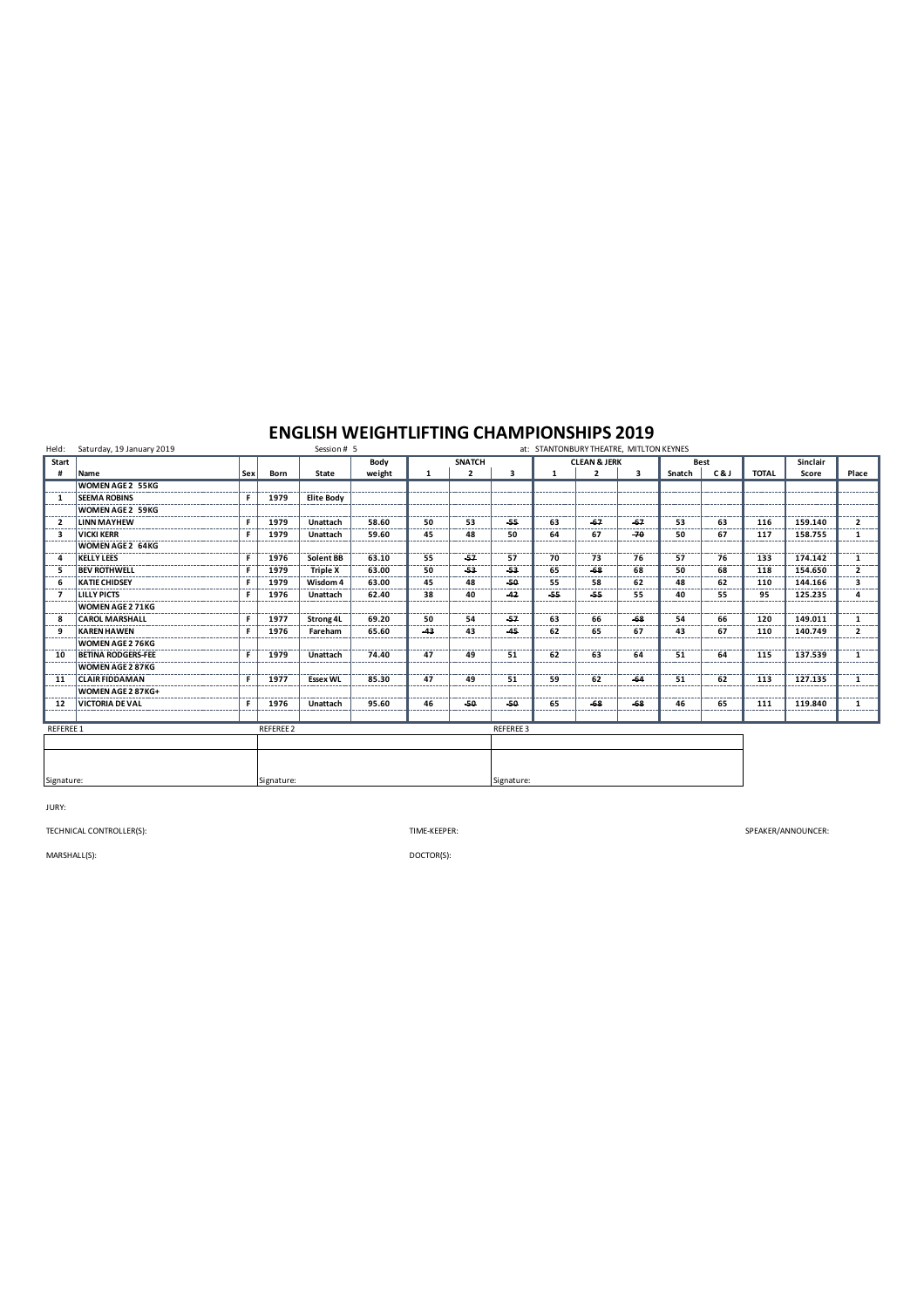| Held:                    | Saturday, 19 January 2019 |            |                  | Session # 6       |        |       |                          | at: STANTONBURY THEATRE, MITLTON KEYNES |              |                         |        |        |             |              |          |                |  |  |
|--------------------------|---------------------------|------------|------------------|-------------------|--------|-------|--------------------------|-----------------------------------------|--------------|-------------------------|--------|--------|-------------|--------------|----------|----------------|--|--|
| Start                    |                           |            |                  |                   | Body   |       | <b>SNATCH</b>            |                                         |              | <b>CLEAN &amp; JERK</b> |        |        | <b>Best</b> |              | Sinclair |                |  |  |
|                          | Name                      | <b>Sex</b> | Born             | State             | weight | 1     | $\overline{2}$           | 3                                       | $\mathbf{1}$ | $\overline{2}$          | 3      | Snatch | C&J         | <b>TOTAL</b> | Score    | Place          |  |  |
|                          | MEN AGE 2 67KG            |            |                  |                   |        |       |                          |                                         |              |                         |        |        |             |              |          |                |  |  |
| 1                        | <b>MARK MARTIN-DYE</b>    | М          | 1976             | <b>Elite Body</b> | 66.30  | 55    | 60                       | $-65$                                   | 75           | 80                      | $-84$  | 60     | 80          | 140          | 190.781  | 1              |  |  |
|                          | MEN AGE 2 81KG            |            |                  |                   |        |       |                          |                                         |              |                         |        |        |             |              |          |                |  |  |
| $\overline{\phantom{a}}$ | <b>HELDER PINA</b>        | M          | 1977             | Unattach          | 78.90  | 90    | 94                       | $-100$                                  | 116          | 120                     | $-125$ | 94     | 120         | 214          | 263.675  | 1              |  |  |
| 3                        | <b>JAMES HIPKISS</b>      | M          | 1978             | Wisdom 4          | 78.50  | 75    | $-77$                    | $-77$                                   | $-103$       | 103                     | 108    | 75     | 108         | 183          | 226.081  | 4              |  |  |
| $\overline{\bf{4}}$      | <b>NEIL WHARTON</b>       | M          | 1979             | LincolnW          | 80.80  | 73    | 77                       | $-81$                                   | 100          | 105                     | 110    | 77     | 110         | 187          | 227.605  | $\overline{2}$ |  |  |
| 5                        | <b>ANTHONY WEEDON</b>     | М          | 1978             | Unattach          | 80.00  | 77    | 80                       | 83                                      | 98           | $-103$                  | 103    | 83     | 103         | 186          | 227.539  | 3              |  |  |
|                          | <b>MEN AGE 2 89KG</b>     |            |                  |                   |        |       |                          |                                         |              |                         |        |        |             |              |          |                |  |  |
| -6                       | <b>SHAFIO MALIK</b>       | М          | 1978             | Unattach          | 89.00  | $-78$ | $-78$                    | $-78$                                   | ---          | ---                     | ---    | ---    | ---         |              |          |                |  |  |
| -7                       | <b>AARON HOLT</b>         | М          | 1975             | Unattach          | 84.60  | 80    | 84                       | 88                                      | 93           | 97                      | 102    | 88     | 102         | 190          | 226.090  | $\mathbf{1}$   |  |  |
| 8                        | <b>ROBERT QUANTRELL</b>   | M          | 1977             | Unattach          |        | --    | --                       | ---                                     | ---          | ---                     | ---    | ---    | ---         |              |          |                |  |  |
| 9                        | <b>MARK BUTCHER</b>       | M          | 1979             | LOWA              | 83.50  | 72    | $-76$                    | $-77$                                   | $-82$        | 83                      | 88     | 72     | 88          | 160          | 191.593  | $\overline{2}$ |  |  |
|                          | <b>MEN AGE 2 96KG</b>     |            |                  |                   |        |       |                          |                                         |              |                         |        |        |             |              |          |                |  |  |
| 10                       | <b>RORY CREFFIELD</b>     | М          | 1975             | Unattach          | 92.50  | 82    | 86                       | $-90$                                   | 112          | $-116$                  | $-116$ | 86     | 112         | 198          | 226.383  | 1              |  |  |
| 11                       | <b>NIGEL BLUFF</b>        | М          | 1976             | <b>ATLAS</b>      |        | ---   | $\hspace{0.05cm} \cdots$ | ---                                     | ---          | ---                     | ---    | ---    | ---         |              |          |                |  |  |
|                          | MEN AGE 2 102KG           |            |                  |                   |        |       |                          |                                         |              |                         |        |        |             |              |          |                |  |  |
| 12                       | <b>IHEKE NDUKWE</b>       | M          | 1977             | LOWA              | 100.60 | $-80$ | $-80$                    | 80                                      | 100          | 105                     | $-115$ | 80     | 105         | 185          | 204.691  | $\overline{2}$ |  |  |
| 13                       | <b>PAUL MCCABE-NORTH</b>  | M          | 1975             | Unattach          | 99.90  | 70    | 74                       | $-78$                                   | 100          | 104                     | $-108$ | 74     | 104         | 178          | 197.450  | 3              |  |  |
| 14                       | <b>RICHARD WALLACE</b>    | M          | 1975             | <b>Ethos W</b>    | 100.80 | 72    | 76                       | $-81$                                   | 100          | 105                     | 116    | 76     | 116         | 192          | 212.283  | 1              |  |  |
| 15                       | STUART THURGOOD 109+      | М          | 1976             | Unattach          | 113.70 | 70    | 74                       | $-77$                                   | 85           | 90                      | 95     | 74     | 95          | 169          | 179.728  | 4              |  |  |
| <b>REFEREE 1</b>         |                           |            | <b>REFEREE 2</b> |                   |        |       |                          | <b>REFEREE 3</b>                        |              |                         |        |        |             |              |          |                |  |  |
|                          |                           |            |                  |                   |        |       |                          |                                         |              |                         |        |        |             |              |          |                |  |  |
|                          |                           |            |                  |                   |        |       |                          |                                         |              |                         |        |        |             |              |          |                |  |  |
|                          |                           |            |                  |                   |        |       |                          |                                         |              |                         |        |        |             |              |          |                |  |  |
| Signature:               |                           | Signature: |                  |                   |        |       |                          | Signature:                              |              |                         |        |        |             |              |          |                |  |  |

JURY:

TECHNICAL CONTROLLER(S): TIME-KEEPER:

SPEAKER/ANNOUNCER:

MARSHALL(S):

DOCTOR(S):

Signature: Signature: Signature: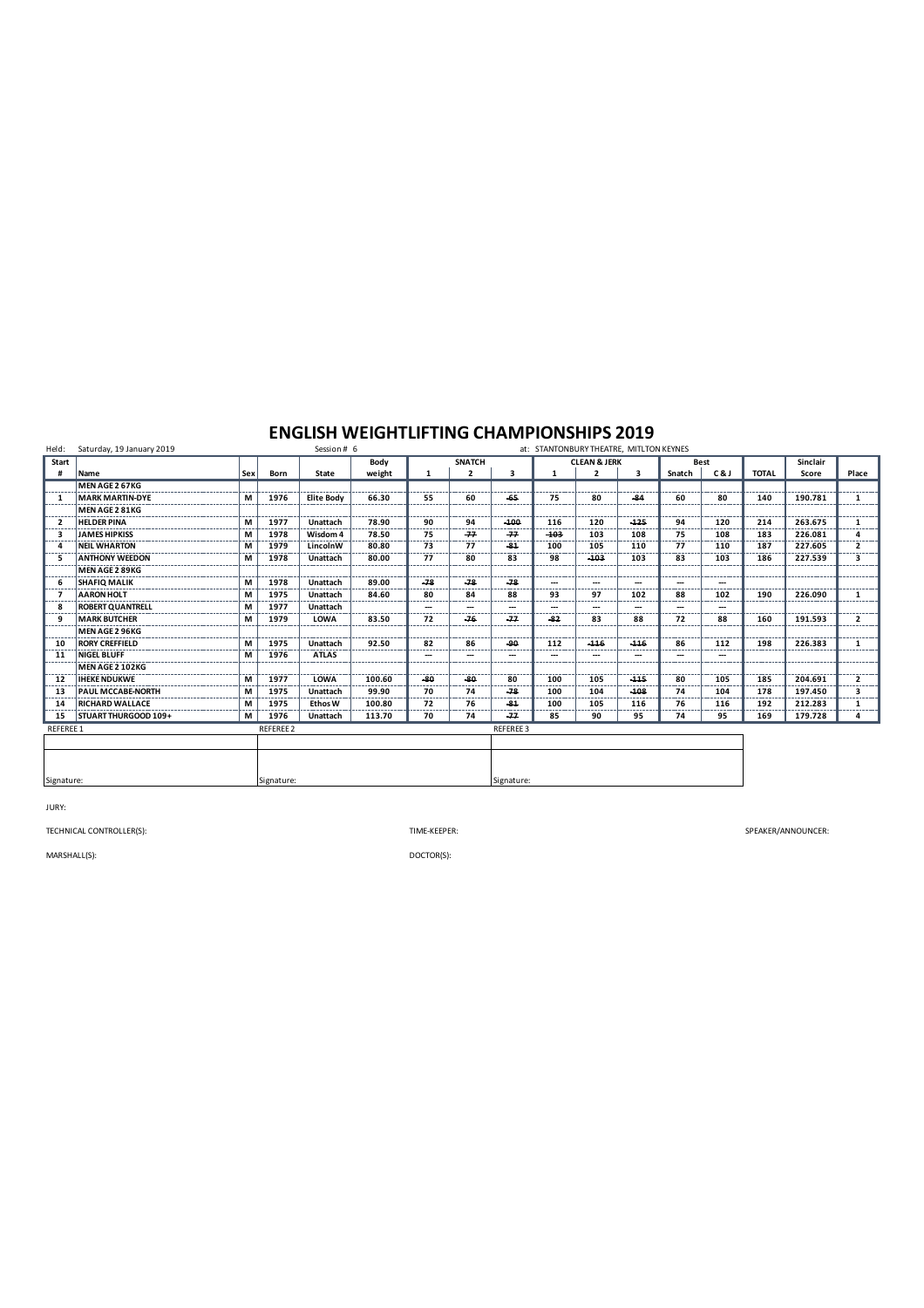| Held:          | Saturday, 19 January 2019 | Session # 7<br>at: STANTONBURY THEATRE, MITLTON KEYNES |                  |           |        |    |                         |            |       |                         |       |        |     |              |          |                |
|----------------|---------------------------|--------------------------------------------------------|------------------|-----------|--------|----|-------------------------|------------|-------|-------------------------|-------|--------|-----|--------------|----------|----------------|
| Start          |                           |                                                        |                  |           | Body   |    | <b>SNATCH</b>           |            |       | <b>CLEAN &amp; JERK</b> |       | Best   |     |              | Sinclair |                |
| #              | Name                      | Sex                                                    | Born             | State     | weight | 1  | $\overline{\mathbf{2}}$ | 3          |       | $\overline{2}$          | 3     | Snatch | C&J | <b>TOTAL</b> | Score    | Place          |
|                | <b>WOMEN AGE 1 55KG</b>   |                                                        |                  |           |        |    |                         |            |       |                         |       |        |     |              |          |                |
| 1              | <b>KATHRYN SMITH</b>      | F                                                      | 1981             | Unattach  | 55.00  | 55 | 58                      | 60         | 68    | 71                      | $-73$ | 60     | 71  | 131          | 187.607  | 1              |
| $\overline{2}$ | <b>GEMMA PEREGINE</b>     | F                                                      | 1983             | Unattach  | 54.70  | 48 | 52                      | $-55$      | 63    | 67                      | 71    | 52     | 71  | 123          | 176.827  | $\mathbf{2}$   |
| 3              | <b>LYNDSEY DUNGWORTH</b>  | F                                                      | 1984             | Lincoln W | 54.10  | 40 | 43                      | -47        | 55    | 57                      | 60    | 43     | 60  | 103          | 149.233  | 3              |
| Δ              | <b>STEFANIE CARTER</b>    | F                                                      | 1980             | Featherst |        |    |                         |            |       |                         |       |        |     |              |          |                |
|                | <b>WOMEN AGE 1 59KG</b>   |                                                        |                  |           |        |    |                         |            |       |                         |       |        |     |              |          |                |
| 5              | <b>SILVIA SZABO</b>       | F                                                      | 1980             | Unattach  | 58.00  | 54 | 57                      | $-59$      | 74    | $-76$                   | 77    | 57     | 77  | 134          | 185.086  | 1              |
| 6              | NATASHA CASSONE           | F                                                      | 1983             | Unattach  | 59.00  | 50 | 53                      | 57         | $-70$ | 70                      | 74    | 57     | 74  | 131          | 178.921  | $\overline{2}$ |
| $\overline{7}$ | <b>FIONA HIPKISS</b>      | F                                                      | 1980             | Wisdom 4  | 58.80  | 50 | 52                      | $-54$      | 68    | 71                      | 74    | 52     | 74  | 126          | 172.474  | 4              |
| 8              | <b>LAURA ALLEYNE</b>      | F                                                      | 1982             | Unattach  | 57.50  | 42 | $-45$                   | $-45$      | -60   | 60                      | $-64$ | 42     | 60  | 102          | 141.701  | 5              |
| 9              | <b>Cheryl Williams</b>    | f                                                      | 1982             | Fareham   | 59.00  | 55 | 58                      | $-60$      | 70    | $-74$                   | $-74$ | 58     | 70  | 128          | 174.824  | 3              |
|                |                           |                                                        |                  |           |        |    |                         |            |       |                         |       |        |     |              |          |                |
|                |                           |                                                        |                  |           |        |    |                         |            |       |                         |       |        |     |              |          |                |
|                |                           |                                                        |                  |           |        |    |                         |            |       |                         |       |        |     |              |          |                |
|                |                           |                                                        |                  |           |        |    |                         |            |       |                         |       |        |     |              |          |                |
|                |                           |                                                        |                  |           |        |    |                         |            |       |                         |       |        |     |              |          |                |
|                |                           |                                                        |                  |           |        |    |                         |            |       |                         |       |        |     |              |          |                |
|                |                           |                                                        |                  |           |        |    |                         |            |       |                         |       |        |     |              |          |                |
|                |                           |                                                        |                  |           |        |    |                         |            |       |                         |       |        |     |              |          |                |
|                |                           |                                                        |                  |           |        |    |                         |            |       |                         |       |        |     |              |          |                |
| REFEREE 1      |                           |                                                        | <b>REFEREE 2</b> |           |        |    |                         | REFEREE 3  |       |                         |       |        |     |              |          |                |
|                |                           |                                                        |                  |           |        |    |                         |            |       |                         |       |        |     |              |          |                |
|                |                           |                                                        |                  |           |        |    |                         |            |       |                         |       |        |     |              |          |                |
|                |                           |                                                        |                  |           |        |    |                         |            |       |                         |       |        |     |              |          |                |
| Signature:     |                           | Signature:                                             |                  |           |        |    |                         | Signature: |       |                         |       |        |     |              |          |                |

JURY:

TECHNICAL CONTROLLER(S): TIME-KEEPER:

SPEAKER/ANNOUNCER:

MARSHALL(S):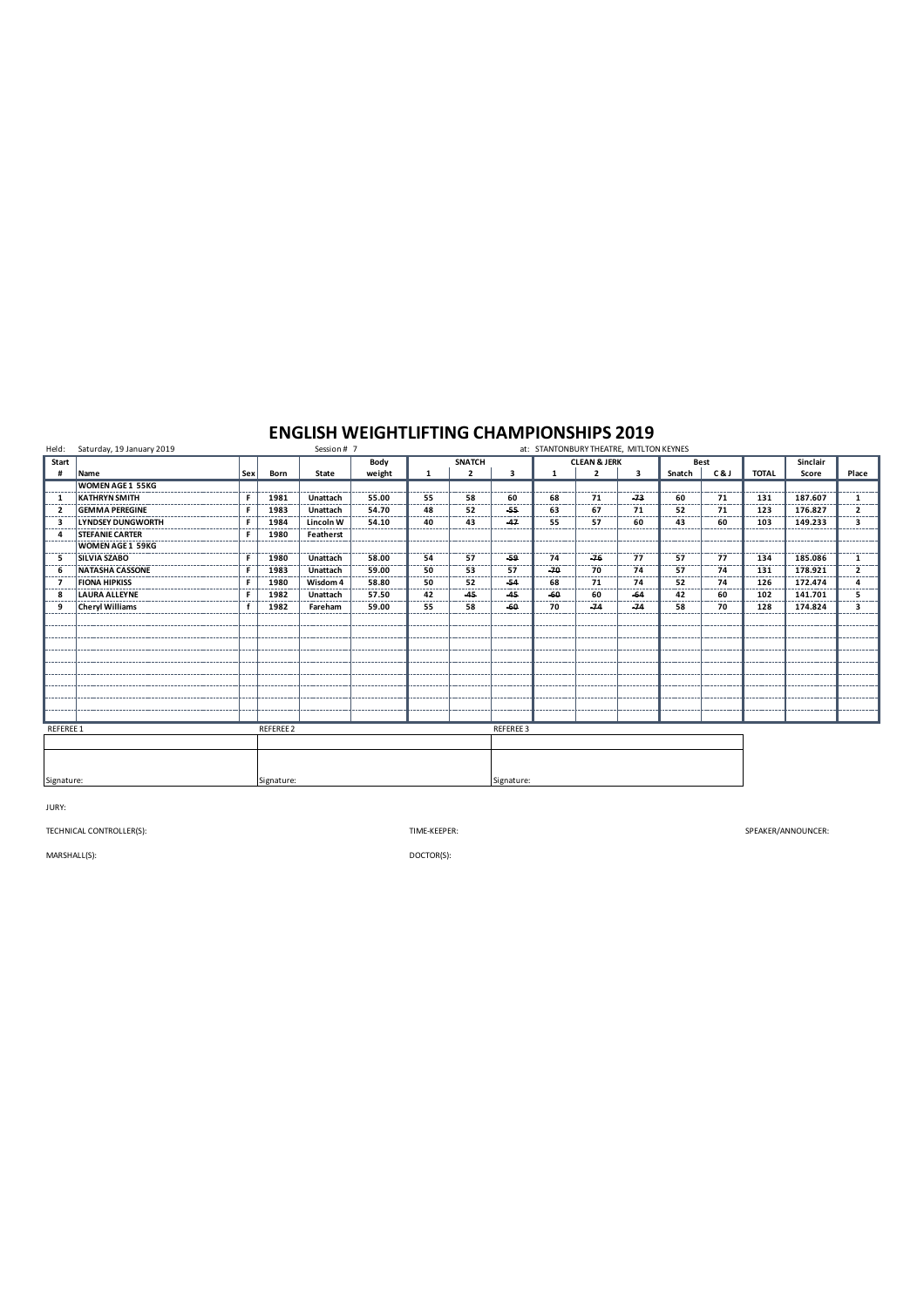| Held:                    | Saturday, 19 January 2019 |     |                  | Session # 8       |        |       |                | at: STANTONBURY THEATRE, MITLTON KEYNES |                          |                         |        |             |                          |              |          |                |  |  |
|--------------------------|---------------------------|-----|------------------|-------------------|--------|-------|----------------|-----------------------------------------|--------------------------|-------------------------|--------|-------------|--------------------------|--------------|----------|----------------|--|--|
| Start                    |                           |     |                  |                   | Body   |       | <b>SNATCH</b>  |                                         |                          | <b>CLEAN &amp; JERK</b> |        | <b>Best</b> |                          |              | Sinclair |                |  |  |
| #                        | Name                      | Sex | Born             | State             | weight | 1     | $\overline{2}$ | 3                                       | 1                        | $\overline{2}$          | 3      | Snatch      | C&J                      | <b>TOTAL</b> | Score    | Place          |  |  |
|                          | MEN AGE 1 67KG            |     |                  |                   |        |       |                |                                         |                          |                         |        |             |                          |              |          |                |  |  |
| $\mathbf{1}$             | <b>MARTYN RILEY</b>       | М   | 1982             | Featherst         | 66.20  | 60    | 63             | 66                                      | 70                       | 76                      | $-82$  | 66          | 76                       | 142          | 193.692  | 1              |  |  |
|                          | MEN AGE 173KG             |     |                  |                   |        |       |                |                                         |                          |                         |        |             |                          |              |          |                |  |  |
| $\overline{\phantom{a}}$ | <b>GARETH THOMAS</b>      | м   | 1980             | Aylesbury         | 70.00  | 61    | 64             | 67                                      | 74                       | 78                      | -80    | 67          | 78                       | 145          | 191.072  | $\overline{2}$ |  |  |
| з                        | <b>MATHEW WELLS</b>       | M   | 1981             | Unattach          | 73.00  | 70    | 75             | 80                                      | 95                       | $-100$                  | 100    | 80          | 100                      | 180          | 231.425  | 1              |  |  |
|                          | MEN AGE 1 81KG            |     |                  |                   |        |       |                |                                         |                          |                         |        |             |                          |              |          |                |  |  |
| Δ                        | <b>GARETH SHEPHERD</b>    | M   | 1982             | Cube WL           | 79.70  | $-95$ | 95             | 102                                     | $-115$                   | 115                     | $-127$ | 102         | 115                      | 217          | 265.976  | 1              |  |  |
|                          | <b>JAMIE MABROUK</b>      | M   | 1981             | Unattach          | 80.30  | 80    | 85             | -90                                     | 100                      | 107                     | 114    | 85          | 114                      | 199          | 242.976  | $\overline{2}$ |  |  |
| 5                        | <b>LEE ADAMS</b>          | м   | 1982             | <b>Bethnal G</b>  |        | --    | ---            | $\hspace{0.05cm} \ldots$                | $\overline{\phantom{a}}$ | ---                     | ---    | ---         | $\hspace{0.05cm} \ldots$ |              |          |                |  |  |
|                          | MEN AGE 1 89KG            |     |                  |                   |        |       |                |                                         |                          |                         |        |             |                          |              |          |                |  |  |
|                          | <b>CHRISTOPHER HOOPER</b> | M   | 1984             | <b>Elite Body</b> | 88.00  | 85    | -90            | 90                                      | 112                      | 117                     | $-122$ | 90          | 117                      | 207          | 241.859  | 1              |  |  |
| 7                        | <b>RYAN SCAPINELLO</b>    | M   | 1980             | <b>Xfit Shape</b> | 85.30  | 77    | 80             | 83                                      | 98                       | 102                     | 105    | 83          | 105                      | 188          | 222.838  | $\overline{2}$ |  |  |
|                          | MEN AGE 1 96KG            |     |                  |                   |        |       |                |                                         |                          |                         |        |             |                          |              |          |                |  |  |
| 9                        | <b>PHILIP OXFORD</b>      | M   | 1984             | <b>Essex WL</b>   |        | --    | ---            | $\hspace{0.05cm} \ldots$                | ---                      | ---                     | ---    | ---         | ---                      |              |          |                |  |  |
|                          | MEN AGE 1 109KG           |     |                  |                   |        |       |                |                                         |                          |                         |        |             |                          |              |          |                |  |  |
| 10                       | <b>AARON LINDSEY</b>      | M   | 1982             | Cinderhill        | 105.30 | $-85$ | $-85$          | 85                                      | 110                      | 115                     | $-120$ | 85          | 115                      | 200          | 217.794  | 1              |  |  |
|                          | MEN AGE 1 109KG+          |     |                  |                   |        |       |                |                                         |                          |                         |        |             |                          |              |          |                |  |  |
| 11                       | <b>BENJAMIN ILES</b>      | M   | 1984             | Unattach          | 123.10 | 90    | 93             | 96                                      | 130                      | 135                     | 140    | 96          | 140                      | 236          | 245.898  | 1              |  |  |
|                          |                           |     |                  |                   |        |       |                |                                         |                          |                         |        |             |                          |              |          |                |  |  |
|                          |                           |     |                  |                   |        |       |                |                                         |                          |                         |        |             |                          |              |          |                |  |  |
| REFEREE 1                |                           |     | <b>REFEREE 2</b> |                   |        |       |                | REFEREE 3                               |                          |                         |        |             |                          |              |          |                |  |  |
|                          |                           |     |                  |                   |        |       |                |                                         |                          |                         |        |             |                          |              |          |                |  |  |
|                          |                           |     |                  |                   |        |       |                |                                         |                          |                         |        |             |                          |              |          |                |  |  |
|                          |                           |     |                  |                   |        |       |                |                                         |                          |                         |        |             |                          |              |          |                |  |  |
| Signature:<br>Signature: |                           |     |                  |                   |        |       | Signature:     |                                         |                          |                         |        |             |                          |              |          |                |  |  |

JURY:

TECHNICAL CONTROLLER(S): TIME-KEEPER:

SPEAKER/ANNOUNCER:

MARSHALL(S):